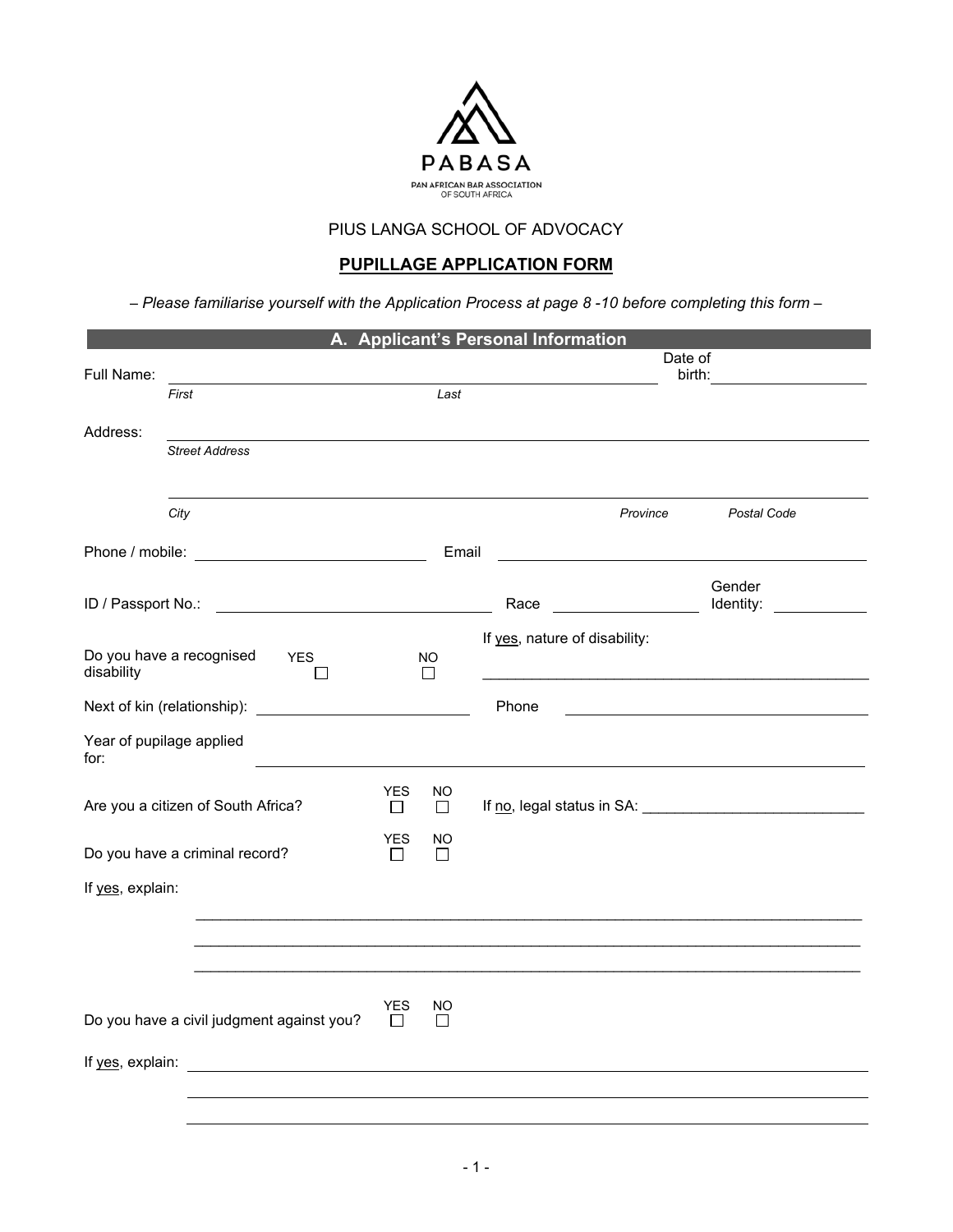| <b>B.</b> Education         |                 |                  |                          |  |
|-----------------------------|-----------------|------------------|--------------------------|--|
|                             |                 |                  |                          |  |
| <b>Tertiary Institution</b> | Years (From-To) | Did you graduate | Name of Degree conferred |  |
|                             |                 |                  |                          |  |
|                             |                 |                  |                          |  |
|                             |                 |                  |                          |  |
|                             |                 |                  |                          |  |
|                             |                 |                  |                          |  |
|                             |                 |                  |                          |  |
|                             |                 |                  |                          |  |
|                             |                 |                  |                          |  |
|                             |                 |                  |                          |  |
|                             |                 |                  |                          |  |
|                             |                 |                  |                          |  |
|                             |                 |                  |                          |  |
|                             |                 |                  |                          |  |
|                             |                 |                  |                          |  |
|                             |                 |                  |                          |  |
|                             |                 |                  |                          |  |

# **C. Professional References**

*Please list three professional references & attach the letters of reference to this application.* 

| Full Name:   | Relationship: |  |
|--------------|---------------|--|
| Institution: | Phone:        |  |
| Email:       |               |  |
|              |               |  |
| Full Name:   | Relationship: |  |
| Institution: | Phone:        |  |
| Email:       |               |  |
|              |               |  |
| Full Name:   | Relationship: |  |
| Institution: | Phone:        |  |
| Email:       |               |  |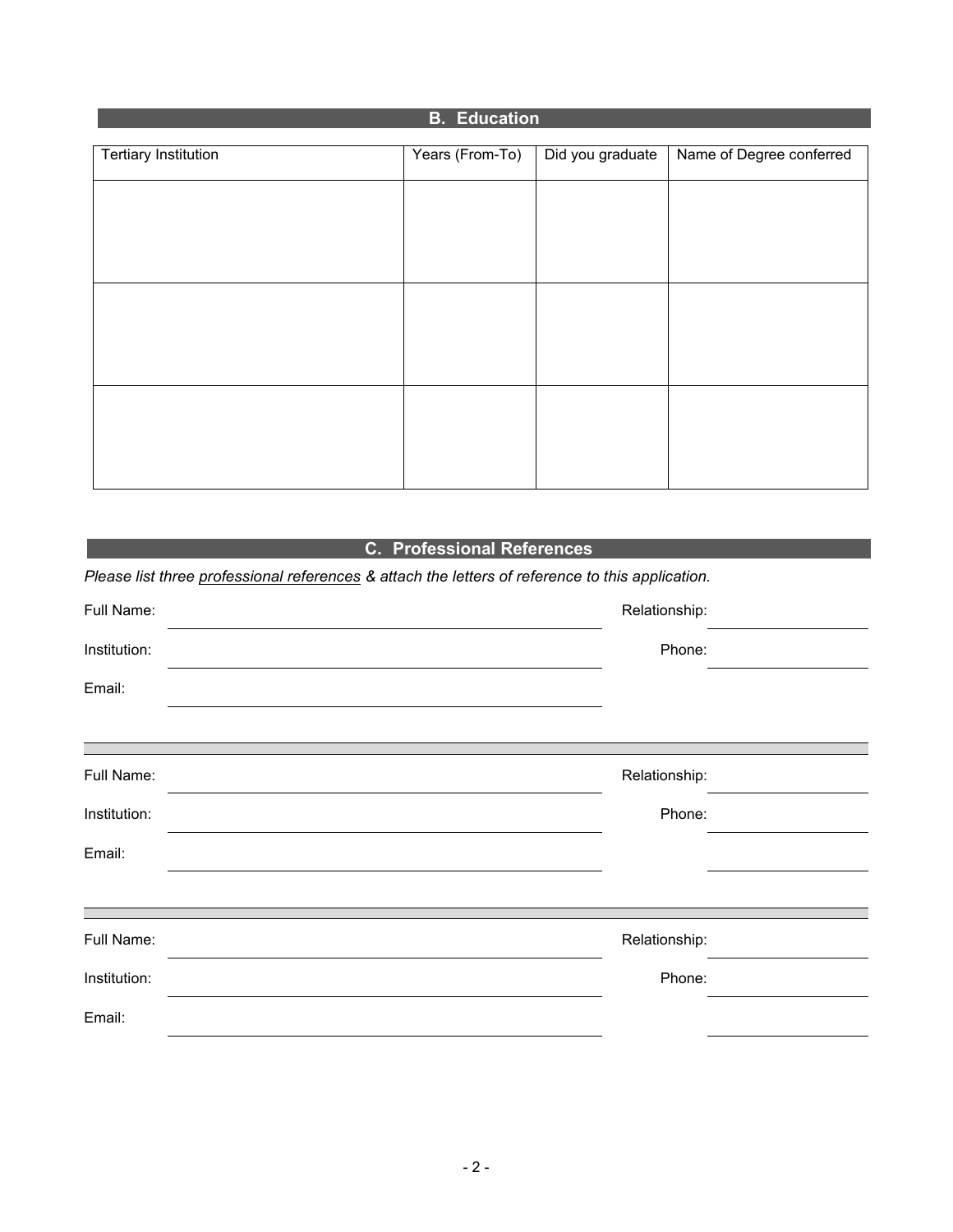

## PIUS LANGA SCHOOL OF ADVOCACY **D. Previous Employment**

*If you were employed as a practicing attorney, indicate the percentage of your work that involved litigation.*

| Company 1:                                                                                                                                   | Phone:<br>$\begin{tabular}{c} \multicolumn{2}{c} {\textbf{1}}\\ \multicolumn{2}{c} {\textbf{2}}\\ \multicolumn{2}{c} {\textbf{3}}\\ \multicolumn{2}{c} {\textbf{4}}\\ \multicolumn{2}{c} {\textbf{5}}\\ \multicolumn{2}{c} {\textbf{6}}\\ \multicolumn{2}{c} {\textbf{6}}\\ \multicolumn{2}{c} {\textbf{6}}\\ \multicolumn{2}{c} {\textbf{7}}\\ \multicolumn{2}{c} {\textbf{8}}\\ \multicolumn{2}{c} {\textbf{9}}\\ \multicolumn{2}{c} {\textbf{1}}\\ \multicolumn{2}{c} {\textbf{1}}\\ \multicolumn$ |
|----------------------------------------------------------------------------------------------------------------------------------------------|-------------------------------------------------------------------------------------------------------------------------------------------------------------------------------------------------------------------------------------------------------------------------------------------------------------------------------------------------------------------------------------------------------------------------------------------------------------------------------------------------------|
| Dates<br>employed:<br><u> 1989 - Johann Stoff, deutscher Stoffen und der Stoffen und der Stoffen und der Stoffen und der Stoffen und der</u> |                                                                                                                                                                                                                                                                                                                                                                                                                                                                                                       |
|                                                                                                                                              |                                                                                                                                                                                                                                                                                                                                                                                                                                                                                                       |
|                                                                                                                                              |                                                                                                                                                                                                                                                                                                                                                                                                                                                                                                       |
|                                                                                                                                              |                                                                                                                                                                                                                                                                                                                                                                                                                                                                                                       |
|                                                                                                                                              |                                                                                                                                                                                                                                                                                                                                                                                                                                                                                                       |
|                                                                                                                                              |                                                                                                                                                                                                                                                                                                                                                                                                                                                                                                       |
| Company 2:                                                                                                                                   | Phone: <u>________________________</u><br><u> 1989 - Johann Barbara, martin amerikan basal dan berasal dan berasal dalam basal dan berasal dan berasal dan</u>                                                                                                                                                                                                                                                                                                                                        |
| Dates<br>employed:                                                                                                                           |                                                                                                                                                                                                                                                                                                                                                                                                                                                                                                       |
| Job Description:                                                                                                                             | <u> 1989 - Johann Stoff, deutscher Stoffen und der Stoffen und der Stoffen und der Stoffen und der Stoffen und der</u>                                                                                                                                                                                                                                                                                                                                                                                |
| Responsibilities:                                                                                                                            |                                                                                                                                                                                                                                                                                                                                                                                                                                                                                                       |
|                                                                                                                                              |                                                                                                                                                                                                                                                                                                                                                                                                                                                                                                       |
|                                                                                                                                              |                                                                                                                                                                                                                                                                                                                                                                                                                                                                                                       |
|                                                                                                                                              |                                                                                                                                                                                                                                                                                                                                                                                                                                                                                                       |
| Company 3:                                                                                                                                   |                                                                                                                                                                                                                                                                                                                                                                                                                                                                                                       |
| Dates<br>employed:                                                                                                                           |                                                                                                                                                                                                                                                                                                                                                                                                                                                                                                       |
| Job Description:                                                                                                                             | <u> 1989 - Johann Harry Harry Harry Harry Harry Harry Harry Harry Harry Harry Harry Harry Harry Harry Harry Harry</u>                                                                                                                                                                                                                                                                                                                                                                                 |
| Responsibilities:                                                                                                                            |                                                                                                                                                                                                                                                                                                                                                                                                                                                                                                       |
|                                                                                                                                              |                                                                                                                                                                                                                                                                                                                                                                                                                                                                                                       |
|                                                                                                                                              |                                                                                                                                                                                                                                                                                                                                                                                                                                                                                                       |
|                                                                                                                                              |                                                                                                                                                                                                                                                                                                                                                                                                                                                                                                       |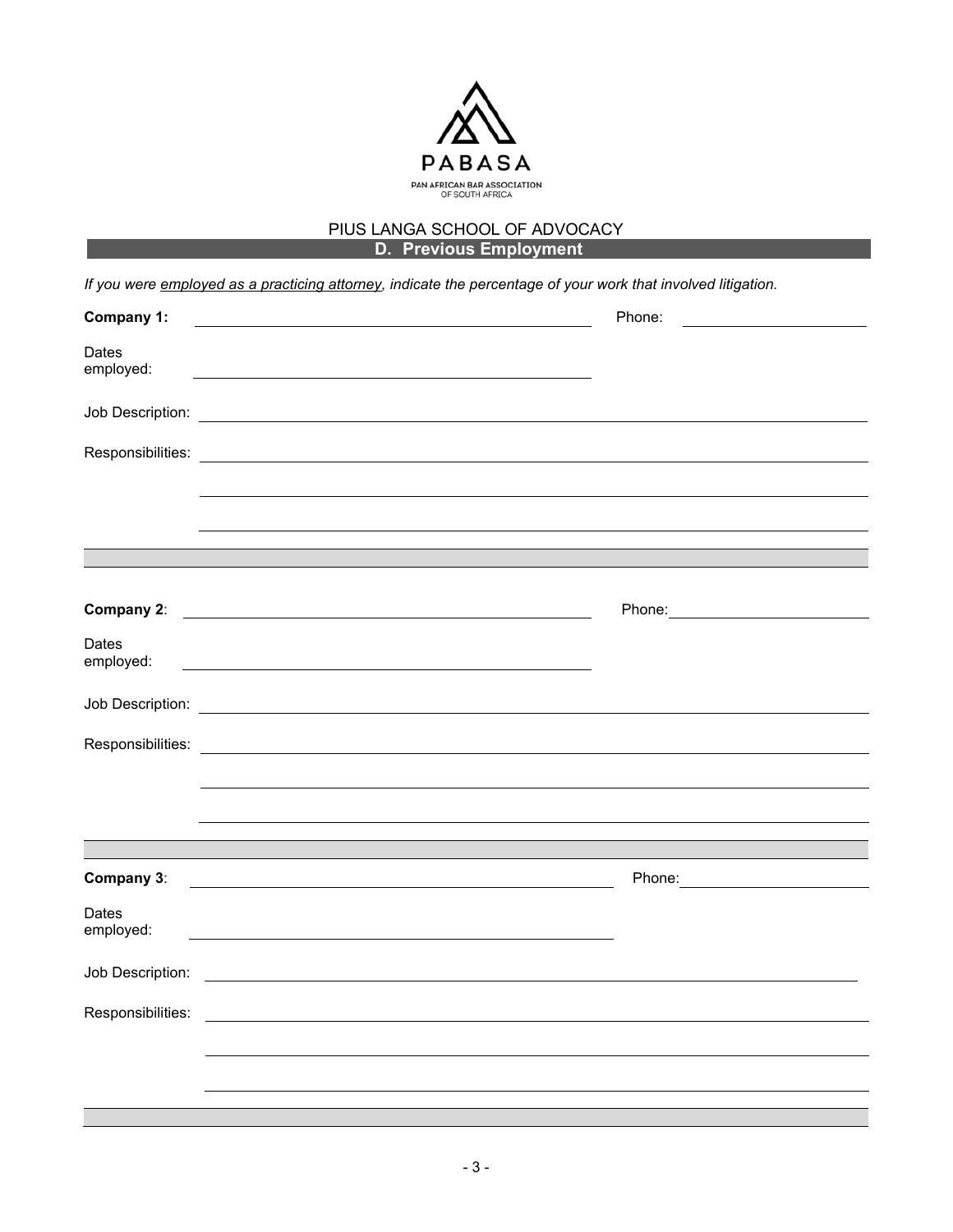|                                                                                                                                                                                                                                            | Phone: ________________________                                                                                                     |  |
|--------------------------------------------------------------------------------------------------------------------------------------------------------------------------------------------------------------------------------------------|-------------------------------------------------------------------------------------------------------------------------------------|--|
| Dates                                                                                                                                                                                                                                      |                                                                                                                                     |  |
|                                                                                                                                                                                                                                            |                                                                                                                                     |  |
|                                                                                                                                                                                                                                            |                                                                                                                                     |  |
|                                                                                                                                                                                                                                            |                                                                                                                                     |  |
|                                                                                                                                                                                                                                            |                                                                                                                                     |  |
| 1.<br><u> 1989 - Johann Barbara, martxa alemaniar argametria (h. 1989).</u>                                                                                                                                                                | <b>E.</b> Leadership positions                                                                                                      |  |
|                                                                                                                                                                                                                                            |                                                                                                                                     |  |
| 2.                                                                                                                                                                                                                                         |                                                                                                                                     |  |
|                                                                                                                                                                                                                                            |                                                                                                                                     |  |
| 3.<br><u> 1980 - Johann John Stone, markin film yn y brening yn y brening yn y brening yn y brening y brening yn y bre</u>                                                                                                                 |                                                                                                                                     |  |
| 4.<br><u> 1980 - Johann John Stone, markin fan de Amerikaansk kommunister (</u>                                                                                                                                                            |                                                                                                                                     |  |
|                                                                                                                                                                                                                                            | MM / Year:                                                                                                                          |  |
|                                                                                                                                                                                                                                            |                                                                                                                                     |  |
| 1.                                                                                                                                                                                                                                         | F. Publications and/or personal achievements                                                                                        |  |
|                                                                                                                                                                                                                                            | <u> 1989 - Johann Stoff, deutscher Stoff, der Stoff, der Stoff, der Stoff, der Stoff, der Stoff, der Stoff, der S</u><br>MM / Year: |  |
| 2.<br><u>and the control of the control of the control of the control of the control of the control of the control of the control of the control of the control of the control of the control of the control of the control of the con</u> |                                                                                                                                     |  |
|                                                                                                                                                                                                                                            | MM / Year:                                                                                                                          |  |
| 3.<br><u>and the control of the control of the control of the control of the control of the control of the control of</u>                                                                                                                  |                                                                                                                                     |  |
| 4.                                                                                                                                                                                                                                         | MM / Year:                                                                                                                          |  |
|                                                                                                                                                                                                                                            | MM / Year:                                                                                                                          |  |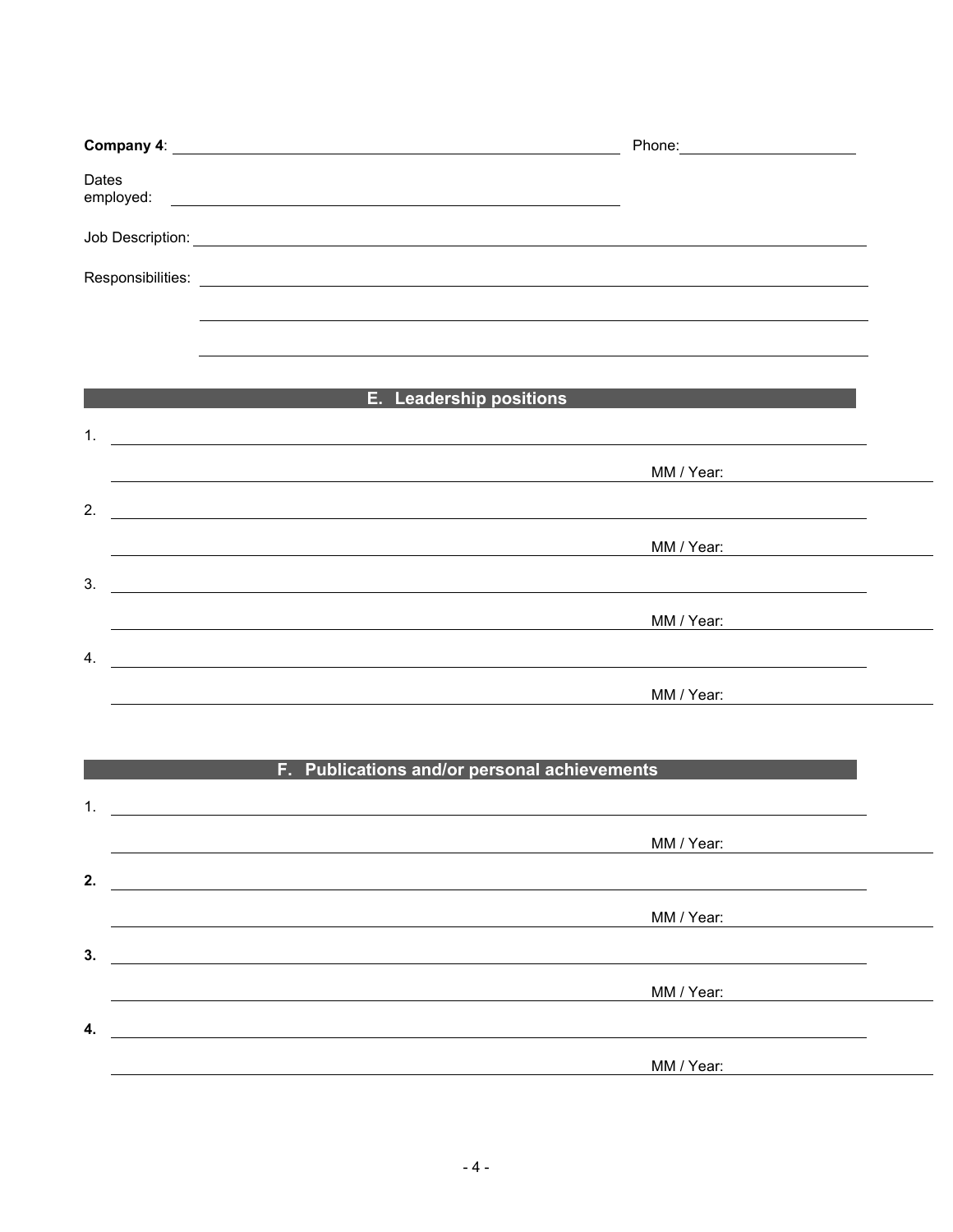

#### **G. Transformation / Community service initiatives**

*Please include a description of your personal role / responsibilities* 

| 1. |            |  |
|----|------------|--|
|    |            |  |
|    | MM / Year: |  |
| 2. |            |  |
|    |            |  |
|    | MM / Year: |  |
| 3. |            |  |
|    |            |  |
|    | MM / Year: |  |
|    |            |  |

## **H. Group at which you would like to complete pupillage**

PABASA has Groups situated in the following cities: Pretoria, Johannesburg, Bloemfontein & Mthatha. The School and library premises are located in Sandton, Johannesburg but most lectures are convened online. Please indicate which Group you would prefer to complete your pupillage. We will attempt to accommodate your choice, taking into account the preferences of the Group and the number of mentors available at the Group.

Location at which you would prefer to complete pupilage:

#### **I. Financial means to complete the 12-month pupilage program**

Note that pupils are unemployed for the year of pupillage and are not permitted to carry on practice or you are not allowed to hold any other employment, whether on a full-time or part-time basis during the pupillage year. The Legal Practice Council from time to time offers a stipend to pupils who qualify, on application. Application for the LPC SASSETA stipend must be made independently and directly to the LPC.

PABASA will offer a stipend to pupils accepted into the pupillage programme. The amount of this stipend is evaluated each year and the amount for 2023 is R 3000 per month.

Do you require financial assistance?

YES NO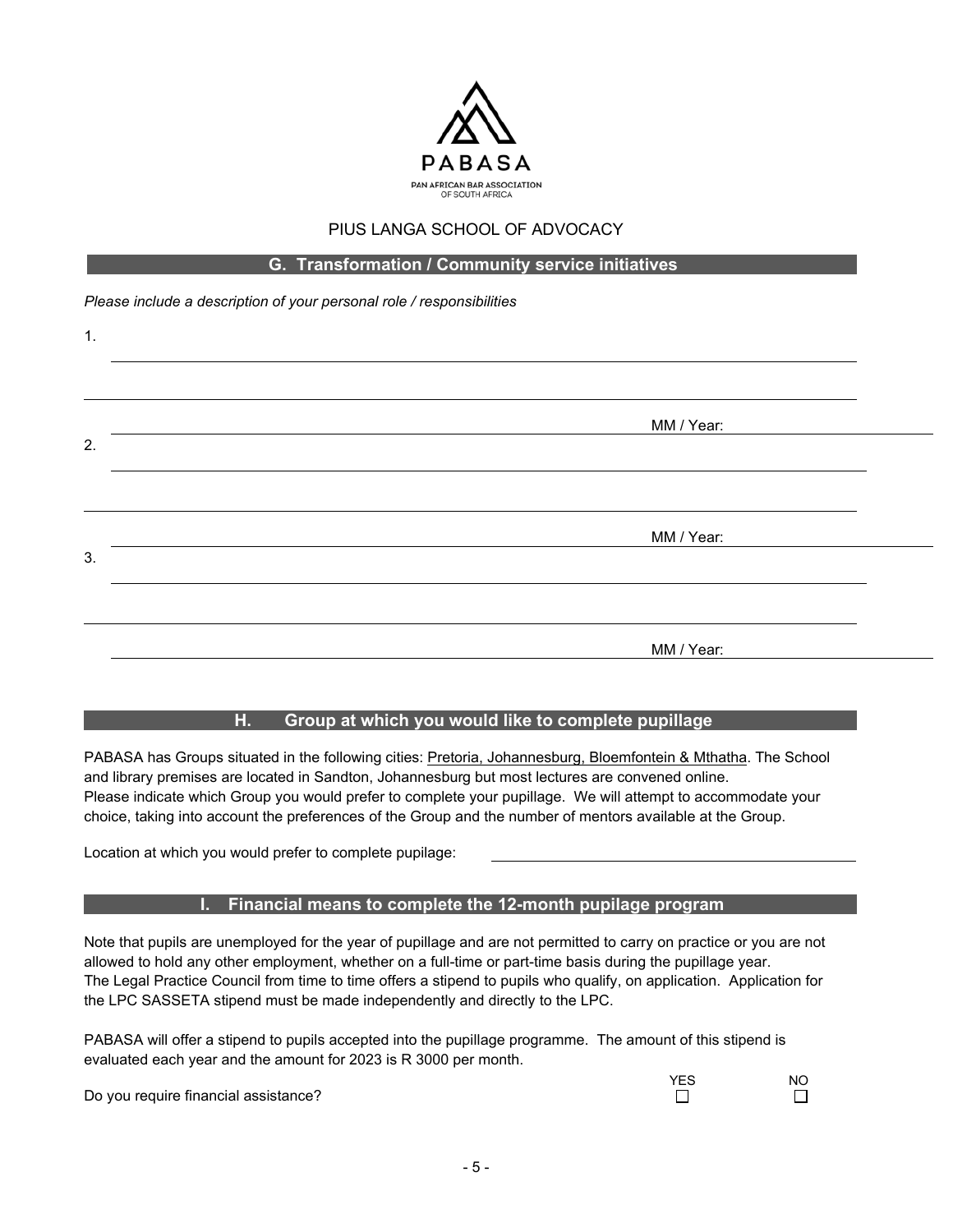|  | J. Reasons for wanting to become an advocate (no more than 600 words) |
|--|-----------------------------------------------------------------------|

| <b>PREFERRED</b>                                                                                                       |                                               |           |
|------------------------------------------------------------------------------------------------------------------------|-----------------------------------------------|-----------|
| <b>MENTOR</b> (if any):                                                                                                | Have you approached<br>your preferred mentor? |           |
|                                                                                                                        |                                               |           |
| You do not have to have selected a mentor in order to be accepted into pupillage. However, the mentor named must be    |                                               |           |
| a member of PABASA.                                                                                                    |                                               |           |
|                                                                                                                        |                                               |           |
| PROFESSIONAL CONDUCT: Have you ever been investigated for or faced charges of dishonesty, misconduct or any            |                                               |           |
| other improper conduct, including in relation to your employment or education? Is there any complaint made against you |                                               |           |
| which is still pending / under investigation?                                                                          |                                               |           |
|                                                                                                                        | YES                                           | <b>NO</b> |
|                                                                                                                        |                                               |           |
|                                                                                                                        | $\mathsf{L}$                                  | $\Box$    |
| If yes, explain                                                                                                        |                                               |           |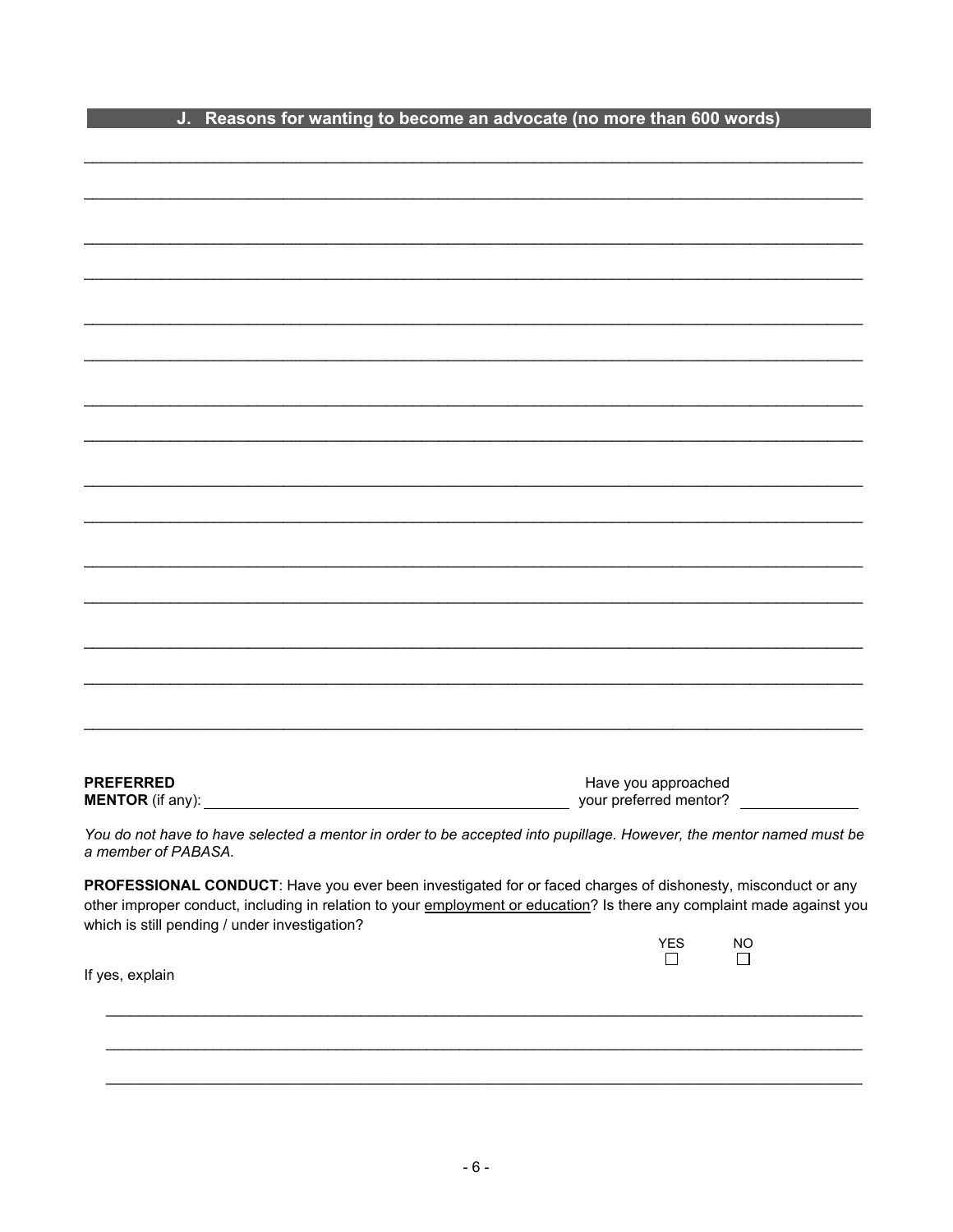

**K. Document checklist (certified copies)**

|      | Please attach the following documents to your application: |              |           |                        |
|------|------------------------------------------------------------|--------------|-----------|------------------------|
|      |                                                            | <b>YES</b>   | <b>NO</b> | If No, provide reason: |
| I.   | Identity document / passport:                              | $\mathbf{L}$ | $\Box$    |                        |
|      |                                                            | <b>YES</b>   | <b>NO</b> | If No, provide reason: |
| Ш.   | Degree certificates (for all degrees obtained):            | $\Box$       | □         |                        |
|      |                                                            |              |           |                        |
|      |                                                            | <b>YES</b>   | <b>NO</b> | If No, provide reason: |
| III. | Academic transcripts (for all degrees obtained):           | П            | П         |                        |
|      |                                                            |              |           |                        |
| IV.  | Certificate of Conduct from the Dean of your               | <b>YES</b>   | <b>NO</b> | If No, provide reason: |
|      | Law School                                                 | П            | $\Box$    |                        |
|      |                                                            | <b>YES</b>   | <b>NO</b> | If No, provide reason: |
| V.   | Three professional reference letters:                      | П            | $\Box$    |                        |
|      |                                                            | <b>YES</b>   | <b>NO</b> | If No, provide reason: |
| VI.  | Curriculum vitae (no more than 4 pages)                    | $\Box$       | □         |                        |
| VII. | Proof of admission (certificates & Court order)            | <b>YES</b>   | <b>NO</b> | If No, provide reason: |
|      | as a legal practitioner                                    | $\Box$       | $\Box$    |                        |

\* *NOTE: should you be called for an interview, you will be required to bring original documents with you.* 

*NB: All applications are to be emailed to [pupillage@pabasa.co.za](mailto:pupillage@pabasa.co.za) by no later than 30 June 2022 at 16h00. No hardcopy applications will be accepted. The Pius Langa School reserves the right not to process any late application or incomplete applications.*

#### **L. Disclaimer and Signature**

*I certify that my answers are true and complete to the best of my knowledge.* 

If this application leads to my selection as a pupil, I understand that false or misleading information, provided in *my application, and/or documents submitted therewith, or subsequent interview, may result in my exclusion from the pupilage programme.* 

Signature: Date: Date: Date: Date: Date: Date: Date: Date: Date: Date: Date: Date: Date: Date: Date: Date: Date: Date: Date: Date: Date: Date: Date: Date: Date: Date: Date: Date: Date: Date: Date: Date: Date: Date: Date: D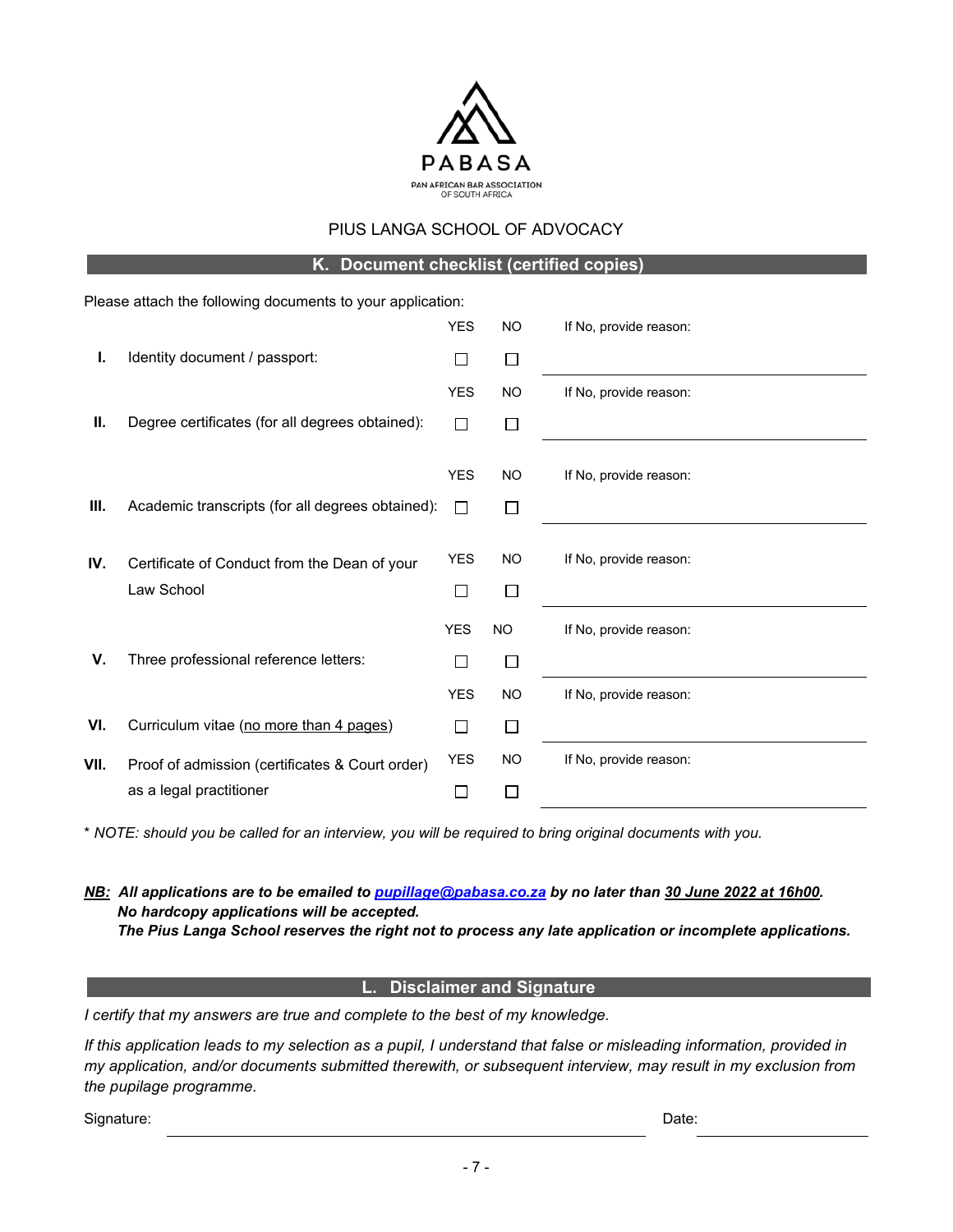# **THE APPLICATION PROCESS**

### **COMPLETING THE APPLICATION FORM**

- 1. The School encourages typed applications. If you are unable to submit a typed application form, please ensure that every word is legibly handwritten. If the form does not provide enough space for you to answer a question, use a separate page. If you do so, ensure that (a) this fact is indicated under the relevant question on the application form and (b) the answer on the separate page is headed with the relevant section and paragraph number.
- 2. An application will only be considered if it is electronically delivered, with all required attachments (See checklist Section K i – vii) to the Pius Langa School ("the School") e-mail address: *[pupillage@pabasa.co.za](mailto:pupillage@pabasa.co.za)* by the closing date 30 June 2022 at 16h00.
- 3. This guideline document should not be included in your application form.
- 4. It is your responsibility to ensure that you attach all of the required attachments. Failure to do so may result in your application being rejected. Kindly note:
	- 4.1. all copies provided must be certified copies of the original documents
	- 4.2. with respect to your academic record/ transcript, we note:
	- 4.2.1. The record must be provided whether or not you have graduated (if your degree is incomplete, provide your academic record to date);
	- 4.2.2. The record must show all your university results, including results for subjects initially failed but subsequently passed. If you provide a record that does not comply with these requirements the School will not be able fairly to assess your application.
	- 4.3. If you are unable to obtain certified copies of any documents (for example: a testimonial or certificate from the Dean of your Law School) you must provide written explanation for this omission and request a waiver of this requirement.
	- 4.4. Do not attach any documents that are not required by the application form.
- 5. Section C of the application form requires professional references from three referees. This will usually exclude family member and acquaintances. The reference letter should set out *inter alia*: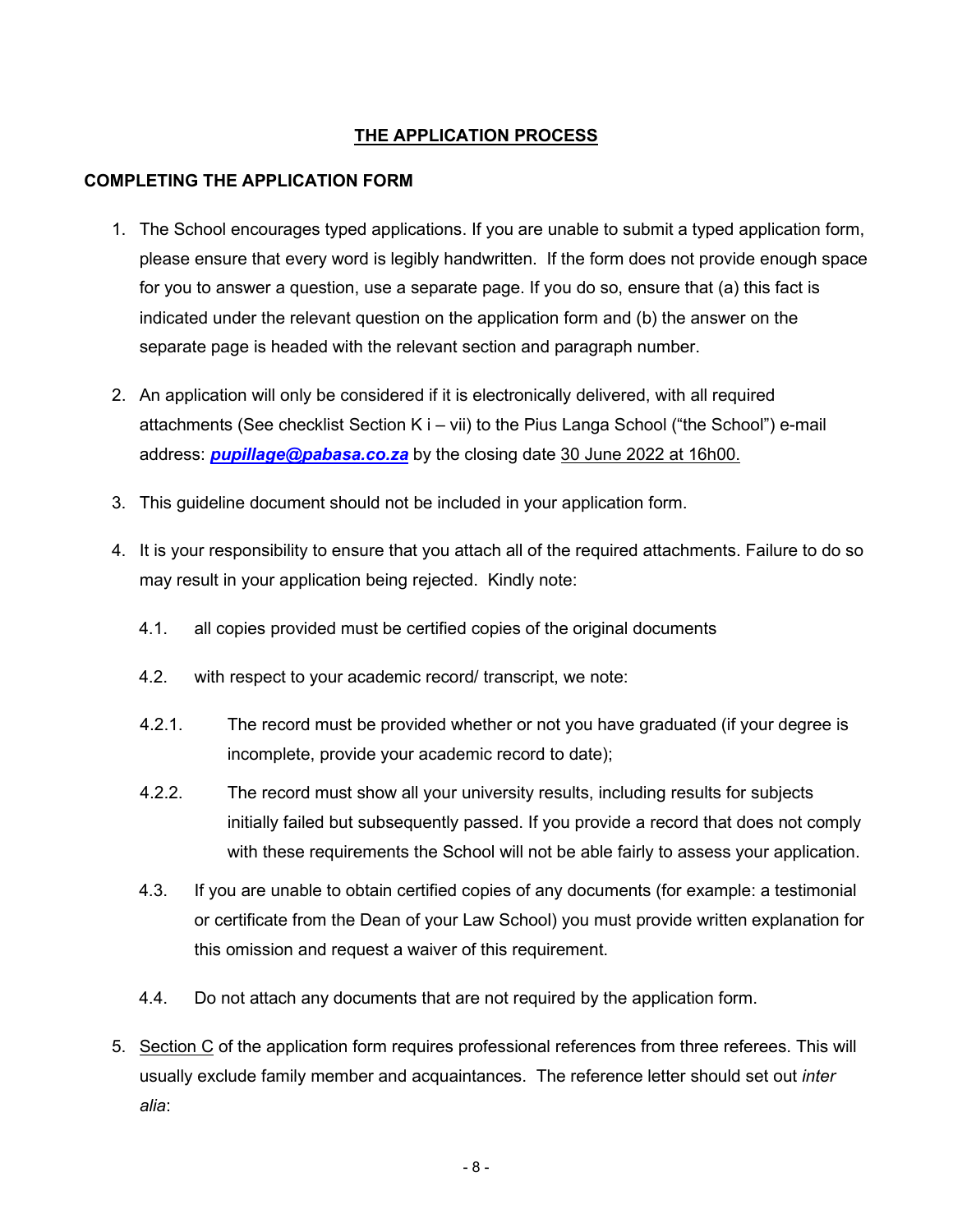

- 5.1. how the writer knows the applicant;
- 5.2. the applicants academic achievement and whether there were circumstances inhibiting the applicant's fulfilment of the applicant's academic potential (including disability or socio-economic circumstances);
- 5.3. the applicant's legal experience / expertise and extent to which their work involved litigation;
- 5.4. the applicant's commitment transformation and their community involvement;
- 5.5. the applicant's leadership abilities (well-roundedness and life experience); and
- 5.6. other relevant information such a clarity of thought, analytical ability, persuasiveness and professionalism.
- 6. Section J of the application form asks the applicant to name their preferred mentor. The LPA requires that each pupil has an advocate mentor for the year of pupillage and a mentor is not allowed to have more than one pupil registered to them at any point in time. If you are unable to do so or your chosen mentor has already accepted a pupil for 2023, the School will assign a mentor to you.
- 7. Should you wish to withdraw your pupillage application, you are requested to inform the School Manager in writing via e-mail at [schoolmgr@pabasa.co.za](mailto:schoolmgr@pabasa.co.za) and [pupillage@pabasa.co.za,](mailto:pupillage@pabasa.co.za) as withdrawn applications affect the administration and evaluation processes.

## **OVERVIEW OF THE PROCESS**

8. The closing date for applications is 30 June 2022 at 16h00. We encourage applicants to submit their applications well before the closing date. Applicants are not guaranteed a place in the pupillage programme. Unfortunately, the School cannot accommodate the number of applicants who apply for pupillage in any given year. Should you not be selected for this year, you may apply again in the following year.